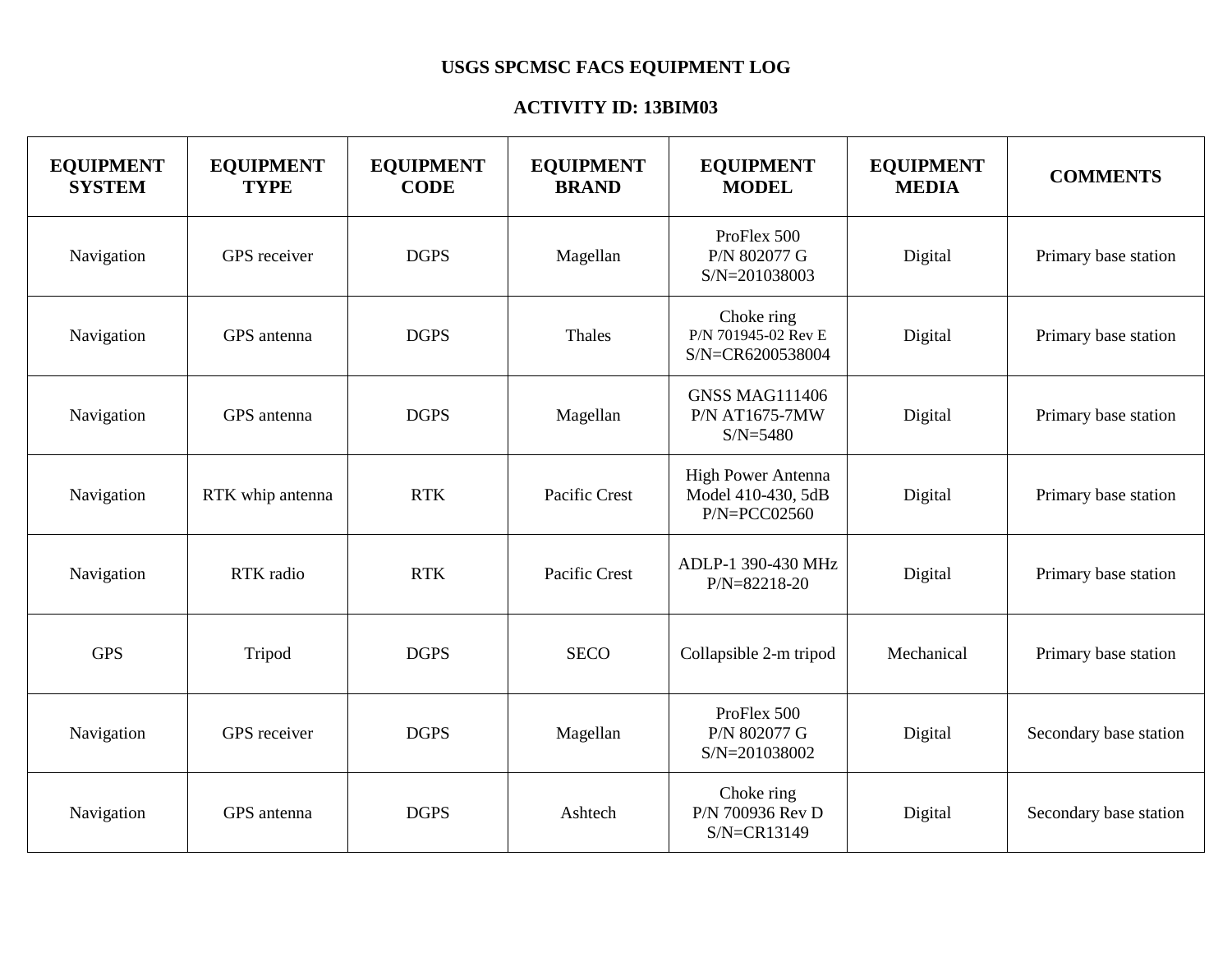| Navigation                | GPS antenna      | <b>DGPS</b> | Magellan                           | <b>GNSS MAG111406</b><br>P/N AT1675-7MW<br>S/N 5480          | Digital    | Secondary base station-<br>changed on JD192 (see<br>log) |
|---------------------------|------------------|-------------|------------------------------------|--------------------------------------------------------------|------------|----------------------------------------------------------|
| Navigation                | RTK whip antenna | <b>RTK</b>  | Pacific Crest                      | High Power Antenna<br>Model 410-430, 5dB<br>$P/N = PCCO2560$ | Digital    | Secondary base station                                   |
| Navigation                | RTK radio        | <b>RTK</b>  | Pacific Crest                      | ADLP-1 390-430 MHz<br>P/N=82218-20                           | Digital    | Secondary base station                                   |
| <b>GPS</b>                | Tripod           | <b>DGPS</b> | <b>SECO</b>                        | Collapsible 2-m tripod                                       | Mechanical | Secondary base station                                   |
| Navigation                | GPS antenna      | <b>DGPS</b> | Thales                             | Choke ring<br>P/N 701945-02 Rev E<br>S/N CR6200548008        | Digital    | <b>Boat</b>                                              |
| Navigation                | GPS receiver     | <b>DGPS</b> | Ashtech                            | Z-Xtreme<br>Model 800889 Rev D<br>S/N ZE1200526034           | Digital    | Boat                                                     |
| Navigation                | RTK whip antenna | <b>RTK</b>  | Pacific Crest                      | High Power Antenna<br>Model 410-430, 5dB<br>$P/N = PCCO2560$ | Digital    | Boat                                                     |
| Navigation                | RTK radio        | <b>RTK</b>  | Pacific Crest                      | ADLP-1 390-430 MHz<br>$P/N = 82218 - 20$                     | Digital    | <b>Boat</b>                                              |
| Single-beam<br>Bathymetry | Motion sensor    | <b>SBB</b>  | <b>TSS</b>                         | <b>DMS-05</b>                                                | Digital    | Boat                                                     |
| Single-beam<br>Bathymetry | Echo sounder     | <b>SBB</b>  | Odom Hydrographic<br>Systems, Inc. | Echotrac CV100                                               | Digital    | <b>Boat</b>                                              |